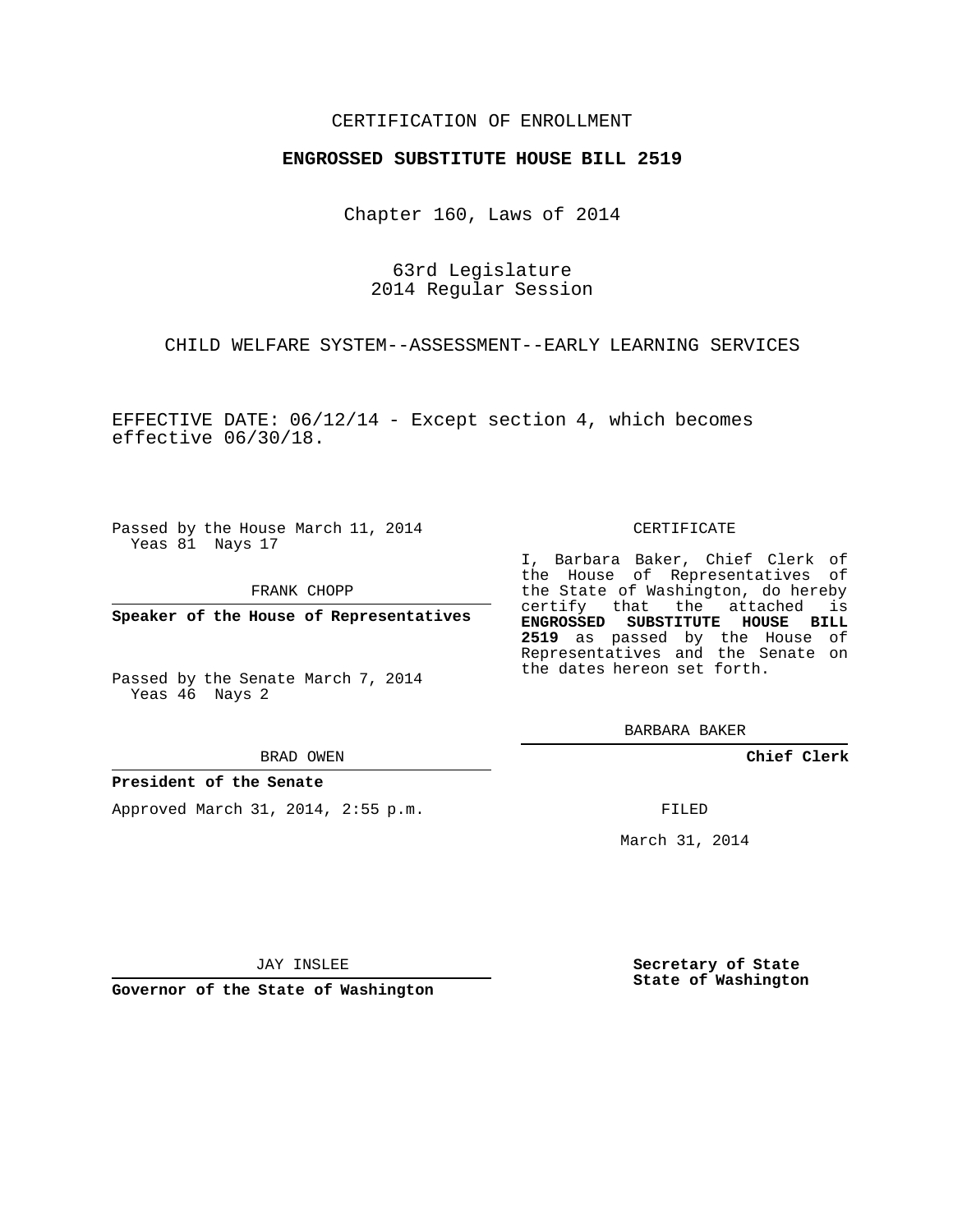# **ENGROSSED SUBSTITUTE HOUSE BILL 2519** \_\_\_\_\_\_\_\_\_\_\_\_\_\_\_\_\_\_\_\_\_\_\_\_\_\_\_\_\_\_\_\_\_\_\_\_\_\_\_\_\_\_\_\_\_

\_\_\_\_\_\_\_\_\_\_\_\_\_\_\_\_\_\_\_\_\_\_\_\_\_\_\_\_\_\_\_\_\_\_\_\_\_\_\_\_\_\_\_\_\_

AS AMENDED BY THE SENATE

Passed Legislature - 2014 Regular Session

## **State of Washington 63rd Legislature 2014 Regular Session**

**By** House Early Learning & Human Services (originally sponsored by Representatives Senn, Walsh, Kagi, Hunter, Roberts, Tharinger, Haigh, Goodman, and Freeman)

READ FIRST TIME 02/05/14.

 AN ACT Relating to connecting children involved in the child welfare system to quality early care and education programming; amending RCW 43.215.405 and 43.215.405; adding a new section to chapter 26.44 RCW; creating a new section; and providing an effective date.

BE IT ENACTED BY THE LEGISLATURE OF THE STATE OF WASHINGTON:

 NEW SECTION. **Sec. 1.** A new section is added to chapter 26.44 RCW to read as follows:

 (1) The family assessment response worker must assess for child safety and child well-being when collaborating with a family to determine the need for child care, preschool, or home visiting services and, as appropriate, the family assessment response worker must refer children to preschool programs that are enrolled in the early achievers program and rate at a level 3, 4, or 5 unless:

 (a) The family lives in an area with no local preschool programs that rate at a level 3, 4, or 5 in the early achievers program;

 (b) The local preschool programs that rate at a level 3, 4, or 5 in the early achievers program are not able to meet the needs of the child; or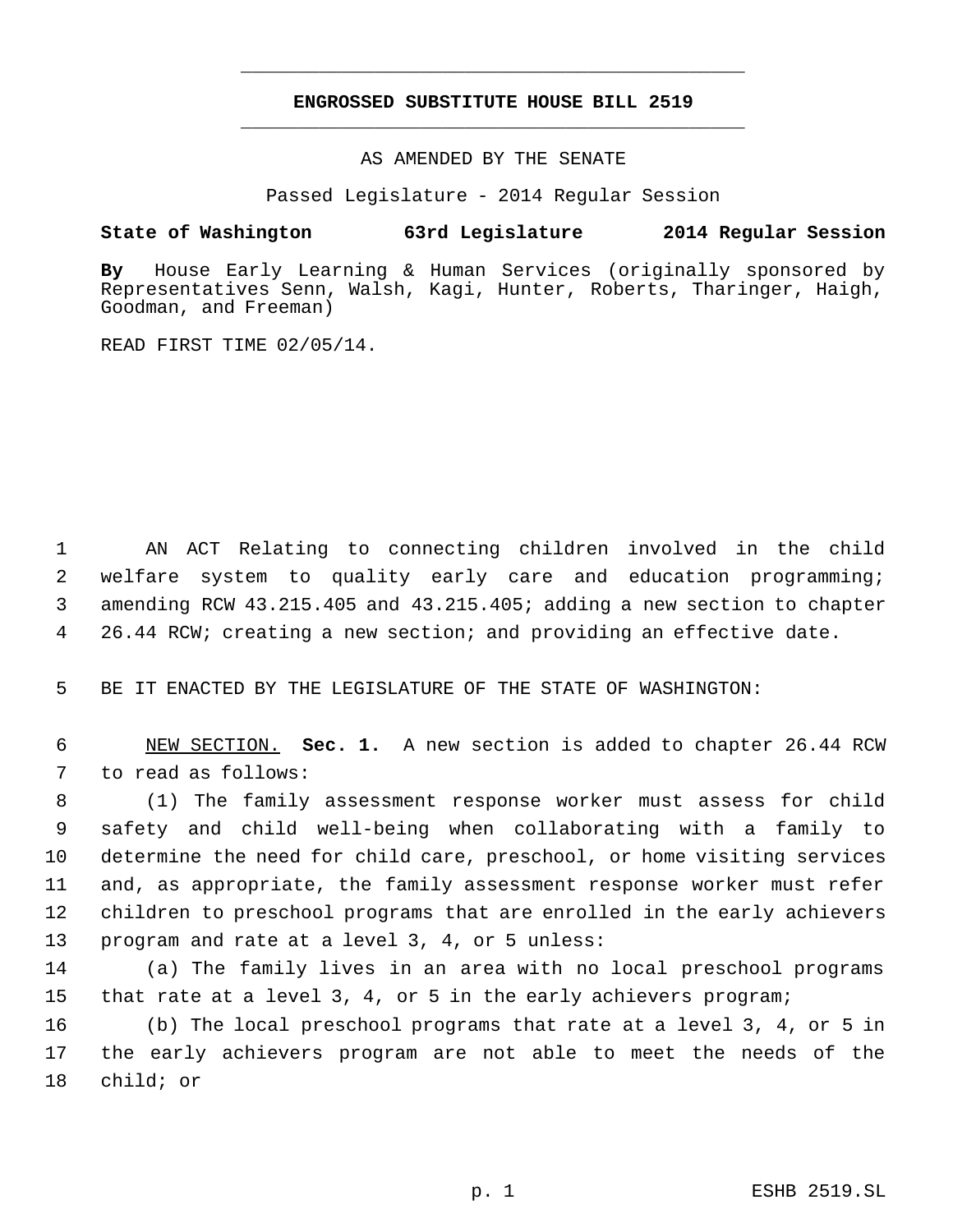(c) The child is attending a preschool program prior to participating in family assessment response and the parent or caregiver does not want the child to change preschool programs.

 (2) The family assessment response worker may make child care referrals for nonschool-aged children to licensed child care programs that rate at a level 3, 4, or 5 in the early achievers program described in RCW 43.215.100 unless:

 (a) The family lives in an area with no local programs that rate at level 3, 4, or 5 in the early achievers program;

 (b) The local child care programs that rate at a level 3, 4, or 5 in the early achievers program are not able to meet the needs of the child; or

 (c) The child is attending a child care program prior to participating in family assessment response and the parent or caregiver does not want the child to change child care programs.

 (3) The family assessment response worker shall, when appropriate, provide referrals to high quality child care and early learning programs.

 (4) The family assessment response worker shall, when appropriate, provide referrals to state and federally subsidized programs such as, but not limited to, licensed child care programs that receive state subsidy pursuant to RCW 43.215.135; early childhood education and assistance programs; head start programs; and early head start programs.

 (5) Prior to closing the family assessment response case, the family assessment response worker must, when appropriate, discuss child care and early learning services with the child's parent or caregiver.

 If the family plans to use child care or early learning services, the family assessment response worker must work with the family to facilitate enrollment.

 NEW SECTION. **Sec. 2.** No later than December 31, 2014, the department of social and health services and the department of early learning shall jointly develop recommendations on methods by which the department of social and health services and the department of early learning can better partner to ensure children involved in the child welfare system have access to early learning services and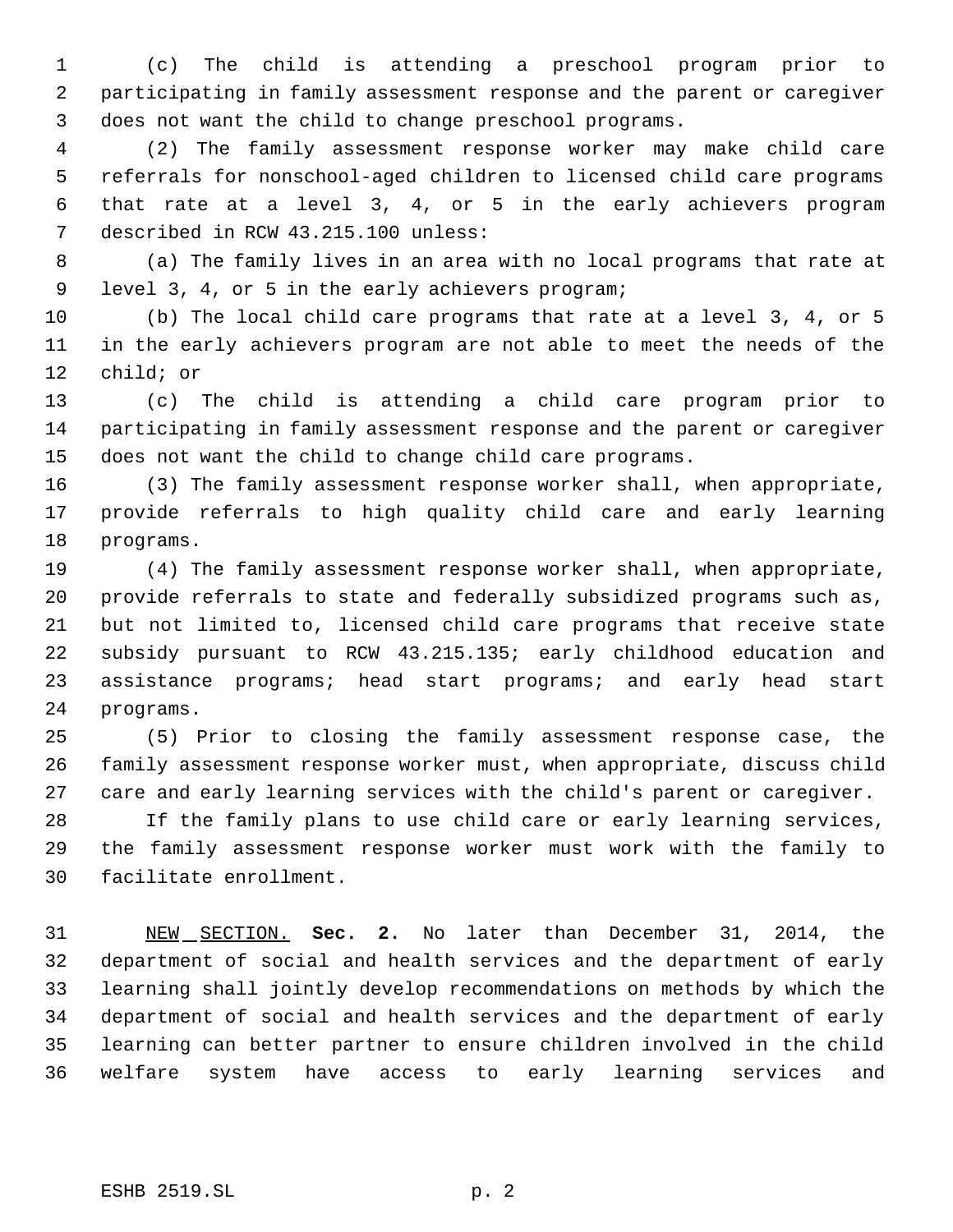developmentally appropriate child care services and report these recommendations to the governor and appropriate legislative committees.

 **Sec. 3.** RCW 43.215.405 and 2013 2nd sp.s. c 16 s 4 are each amended to read as follows:

 Unless the context clearly requires otherwise, the definitions in 6 this section apply throughout RCW 43.215.400 through ((43.215.450,  $43.215.455, -43.215.456,$  43.215.457(( $\tau$ )) and 43.215.900 through 43.215.903.

 (1) "Advisory committee" means the advisory committee under RCW 43.215.420.

 (2) "Approved programs" means those state-supported education and special assistance programs which are recognized by the department as meeting the minimum program rules adopted by the department to qualify under RCW 43.215.400 through 43.215.450 and 43.215.900 through 43.215.903 and are designated as eligible for funding by the department under RCW 43.215.430 and 43.215.440.

 (3) "Comprehensive" means an assistance program that focuses on the needs of the child and includes education, health, and family support services.

(4) "Department" means the department of early learning.

 (5)(a) "Eligible child" means a child not eligible for kindergarten whose family income is at or below one hundred ten percent of the federal poverty level, as published annually by the federal department of health and human services, and includes a child whose family is eligible for public assistance, and who is not a participant in a federal or state program providing comprehensive services; a child eligible for special education due to disability under RCW 28A.155.020; and may include children who are eligible under rules adopted by the department if the number of such children equals not more than ten percent of the total enrollment in the early childhood program. Priority for enrollment shall be given to children from families with the lowest income, children in foster care, or to eligible children from families with multiple needs.

 (b) Subject to the availability of appropriations specifically for this purpose, the department may include as an eligible child, a child who is not otherwise receiving services under (a) of this subsection, but is receiving child protective services under RCW 26.44.020(3), or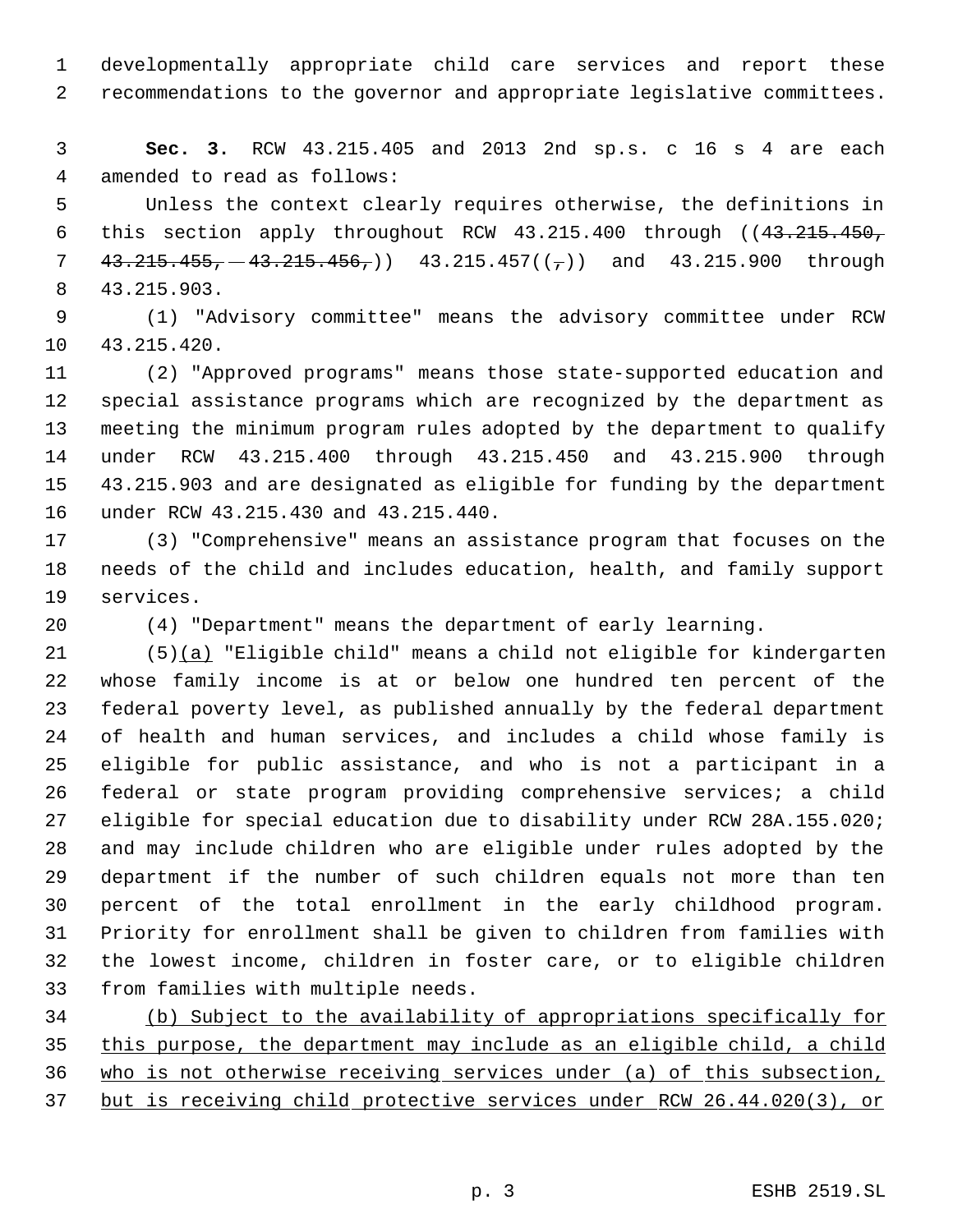family assessment response services under RCW 26.44.260. If included 2 as an eligible child, these children shall receive priority services under (a) of this subsection.

 (6) "Family support services" means providing opportunities for parents to:

(a) Actively participate in their child's early childhood program;

 (b) Increase their knowledge of child development and parenting skills;

(c) Further their education and training;

(d) Increase their ability to use needed services in the community;

(e) Increase their self-reliance.

 **Sec. 4.** RCW 43.215.405 and 2014 c . . . s 3 (section 3 of this act) are each amended to read as follows:

 Unless the context clearly requires otherwise, the definitions in this section apply throughout RCW 43.215.400 through 43.215.457 and 43.215.900 through 43.215.903.

 (1) "Advisory committee" means the advisory committee under RCW 43.215.420.

 (2) "Approved programs" means those state-supported education and special assistance programs which are recognized by the department as meeting the minimum program rules adopted by the department to qualify under RCW 43.215.400 through 43.215.450 and 43.215.900 through 43.215.903 and are designated as eligible for funding by the department under RCW 43.215.430 and 43.215.440.

 (3) "Comprehensive" means an assistance program that focuses on the needs of the child and includes education, health, and family support services.

(4) "Department" means the department of early learning.

29 (5) $((a))$  "Eligible child" means a child not eligible for kindergarten whose family income is at or below one hundred ten percent of the federal poverty level, as published annually by the federal department of health and human services, and includes a child whose family is eligible for public assistance, and who is not a participant in a federal or state program providing comprehensive services; a child eligible for special education due to disability under RCW 28A.155.020; and may include children who are eligible under rules adopted by the department if the number of such children equals not more than ten